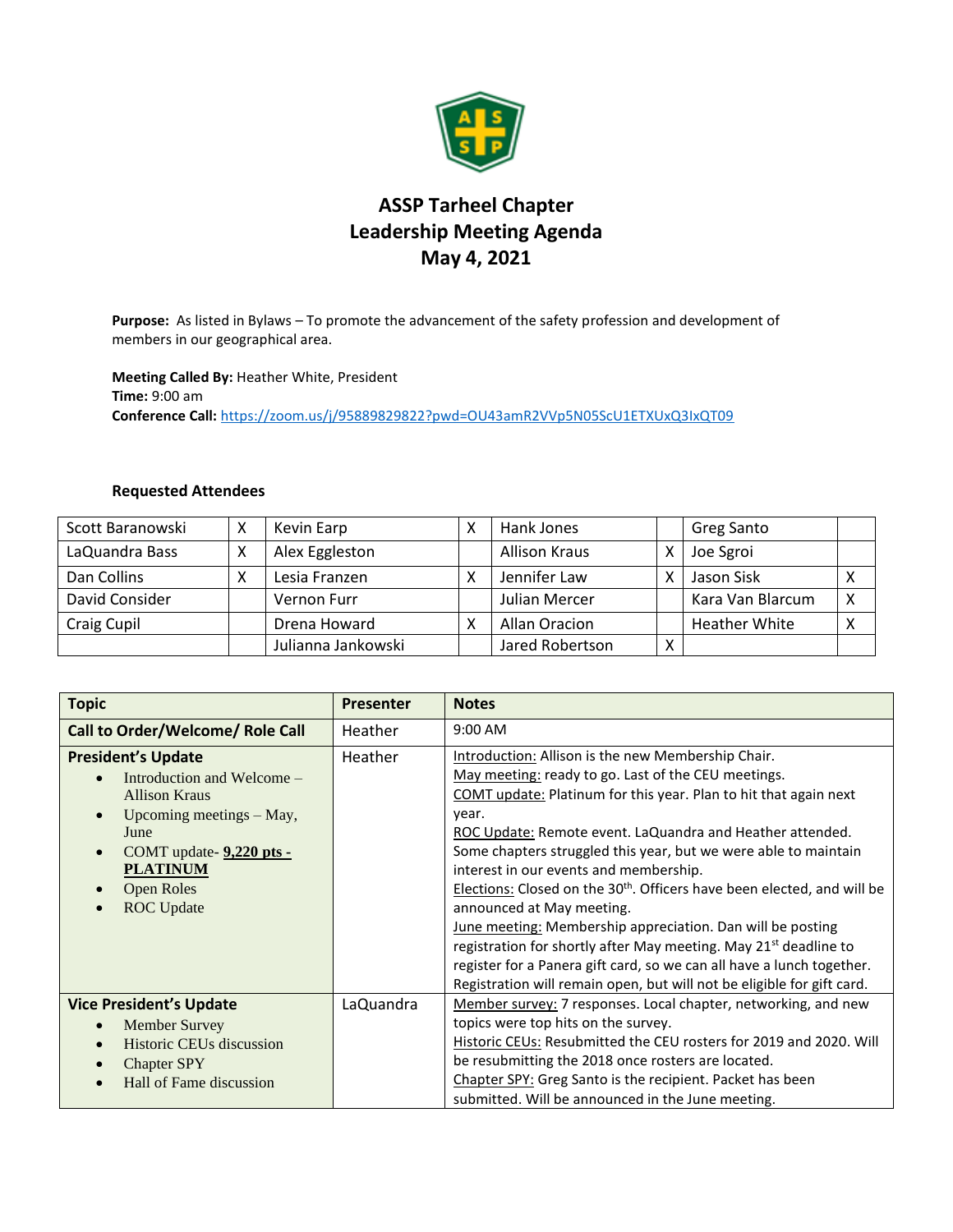

|                                            |              | Hall of Fame: Want to make sure we have a process in place for the                                                     |
|--------------------------------------------|--------------|------------------------------------------------------------------------------------------------------------------------|
|                                            |              | nomination process. Kevin is working on this. Criteria is clear and                                                    |
|                                            |              | posted online for all members to see. If unable to create the                                                          |
|                                            |              | process, Hall of Fame will be completed next year.                                                                     |
| <b>Treasurer's Update</b>                  | David        | Craig, Kara and LaQuandra completed it with David.                                                                     |
| <b>Financial Audit</b>                     |              |                                                                                                                        |
| <b>Secretary's Update</b>                  | Kara         | April Newsletter sent out. Plan to send out one more before end of                                                     |
| Newsletter                                 |              | chapter year. Fred mentioned writing a blog post for the                                                               |
|                                            |              | newsletter.                                                                                                            |
|                                            |              | <b>Committee Updates</b>                                                                                               |
|                                            |              |                                                                                                                        |
| <b>Program Chair</b>                       | Jared        | No update for this month. Will be connecting with LaQuandra and<br>Heather regarding the results of the member survey. |
| <b>Chapter Communications/ Public</b>      | Alex, Allan, | Announcement went out yesterday for Occupational Safety and                                                            |
| <b>Relations</b>                           | Drena        | Health Week and Occupational Safety and Health Professionals day.                                                      |
| <b>Pending Communications</b><br>$\bullet$ |              | Kudos to Drena, Great job!!                                                                                            |
| <b>Meeting slides</b>                      |              |                                                                                                                        |
| <b>WISE</b>                                | Jennifer &   | Still looking into the Taste and Learn. A new date will be scheduled.                                                  |
| Taste and Learn                            | Lesia        | Potentially completing a survey or another member.                                                                     |
| <b>BISE</b>                                | Craig        | Unable to attend. No update.                                                                                           |
|                                            |              |                                                                                                                        |
| <b>Emerging Professionals</b>              | Julianna     | Unable to attend. No update.                                                                                           |
| <b>HSP</b>                                 | Vacant       |                                                                                                                        |
| <b>Social Media</b>                        | Vernon       | Unable to attend.                                                                                                      |
| <b>Foundation Liaison</b>                  | Scott        | No updates.                                                                                                            |
| Scholarship and Grant Review               |              |                                                                                                                        |
| <b>Task Force volunteers</b>               |              |                                                                                                                        |
| <b>Membership</b>                          | Allison      | 2 new members, 334 total members.                                                                                      |
| Membership update                          |              |                                                                                                                        |
|                                            |              |                                                                                                                        |
| <b>Professional Development</b>            | Kevin        | Hall of Fame: 75% done.                                                                                                |
|                                            |              | Professional development: Charlotte H&S School conference will be                                                      |
|                                            |              | held again next spring.                                                                                                |
| <b>Governmental Affairs</b>                | Scott        | National Safety stand down week. Fall protection.                                                                      |
| New Standards and Regulations<br>$\bullet$ |              |                                                                                                                        |
|                                            |              | COVID-19 vaccines and workplace. Reportability of sickness due to                                                      |
|                                            |              | the vaccine if the vaccine is required for their job.                                                                  |
|                                            |              |                                                                                                                        |
|                                            |              |                                                                                                                        |
|                                            |              | CDC update for ventilation guidance due to COVID.                                                                      |
|                                            |              |                                                                                                                        |
|                                            |              | Total worker health questionnaire by NIOSH. Looking at mental and                                                      |
|                                            |              | physical health.                                                                                                       |
| <b>Awards &amp; Honors</b>                 | Vacant       |                                                                                                                        |
|                                            |              |                                                                                                                        |
| <b>Construction Roundtable</b>             | Jason        | May 14 <sup>th</sup> : MSA is discussing future of fall protection. July: Heat                                         |
|                                            |              | stress. Working on September.                                                                                          |